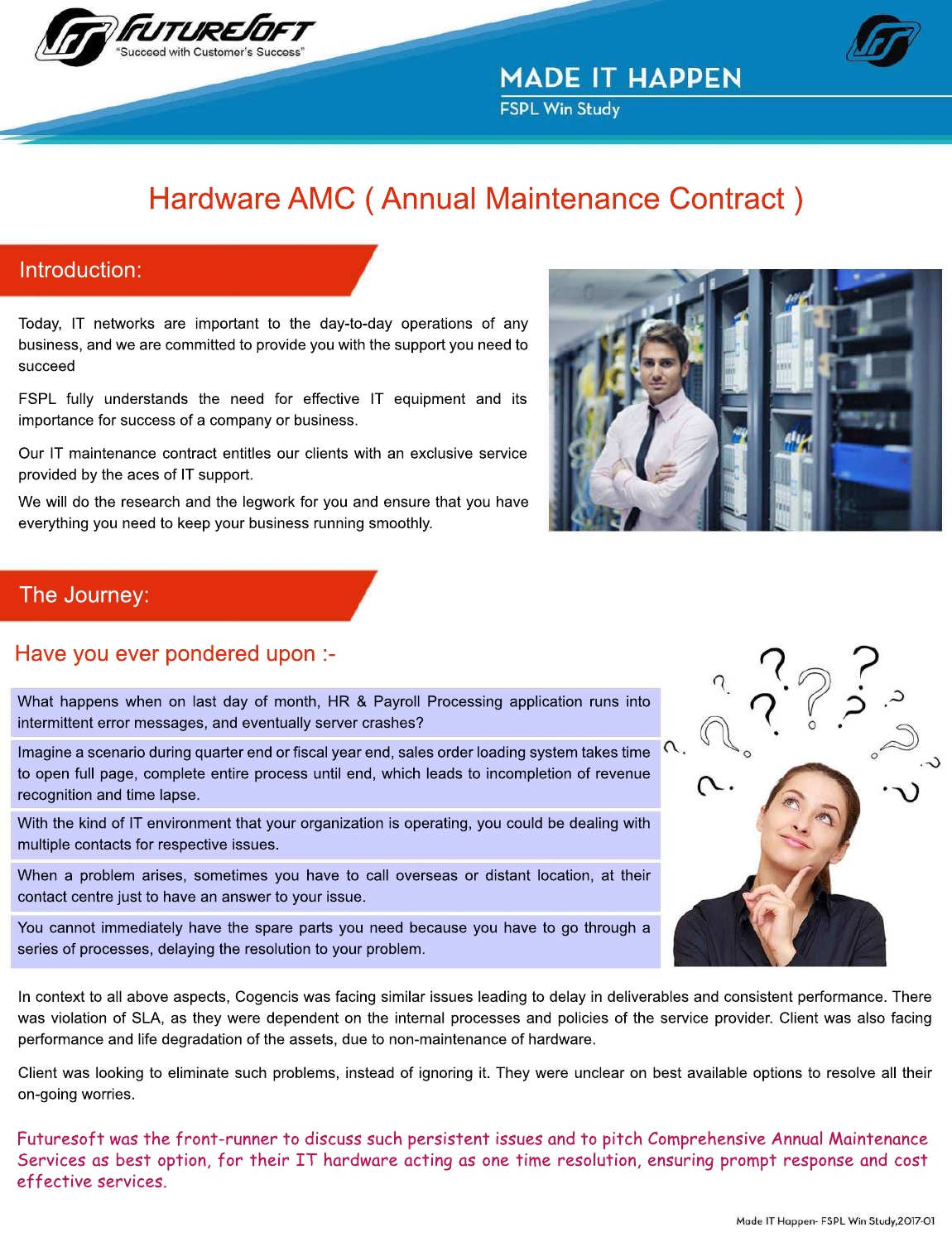



**FSPL Win Study** 

## With an SLA coverage in place, we provision below services in order to obtain a cost-effective set of test requirements.

## Remote Problem Diagnosis and Support

For technical hardware issues that cannot be resolved remotely, a customer support engineer is engaged and if required, sent to the customer's site to begin the onsite repair of the covered hardware product to return it to operational condition. FSPL provides all supported parts and materials necessary to maintain the covered hardware product in operating condition.

Support window: Service is available 24 hours a day, Monday through Sunday.

## 6 Hour Call to Repair Time Commitment



resolution. Problems with covered hardware can be reported to the FSPL CSC either via telephone or electronically, via 24 Hours a day, 7 days a week. When the customer experiences a system problem and reports it to the FSPL CSC via a toll fee support telephone number, the customer Is connected to an FSPL resolution engineer. The engineer first attempts to remotely trouble-shoot, initiate, and resolve the problem. Prior to any onsite assistance, an engineer may Initiate and perform remote diagnostics to facilitate remote problem

## **Onsite Hardware Support**

hardware is repaired. Verification by FSPL may be accomplished by the completion of a power-on self-test, stand-alone diagnostic or visual verification of proper operation. For critical problems with covered hardware that cannot be quickly resolved remotely, FSPL will use efforts to return the covered hardware to operating condition within 6 hours of the initial service request to the FSPL CSC. Call-to-repair time refers to the period of time that begins when the initial service request is logged at the FSPL CSC and ends with FSPL's determination that the

Customer was firm to avail AMC services from a trusted, well-known name who has a benchmark set on hardware services, providing them excellent services leading to client maximisation, which led to choosing Futuresoft as their preferred vendor.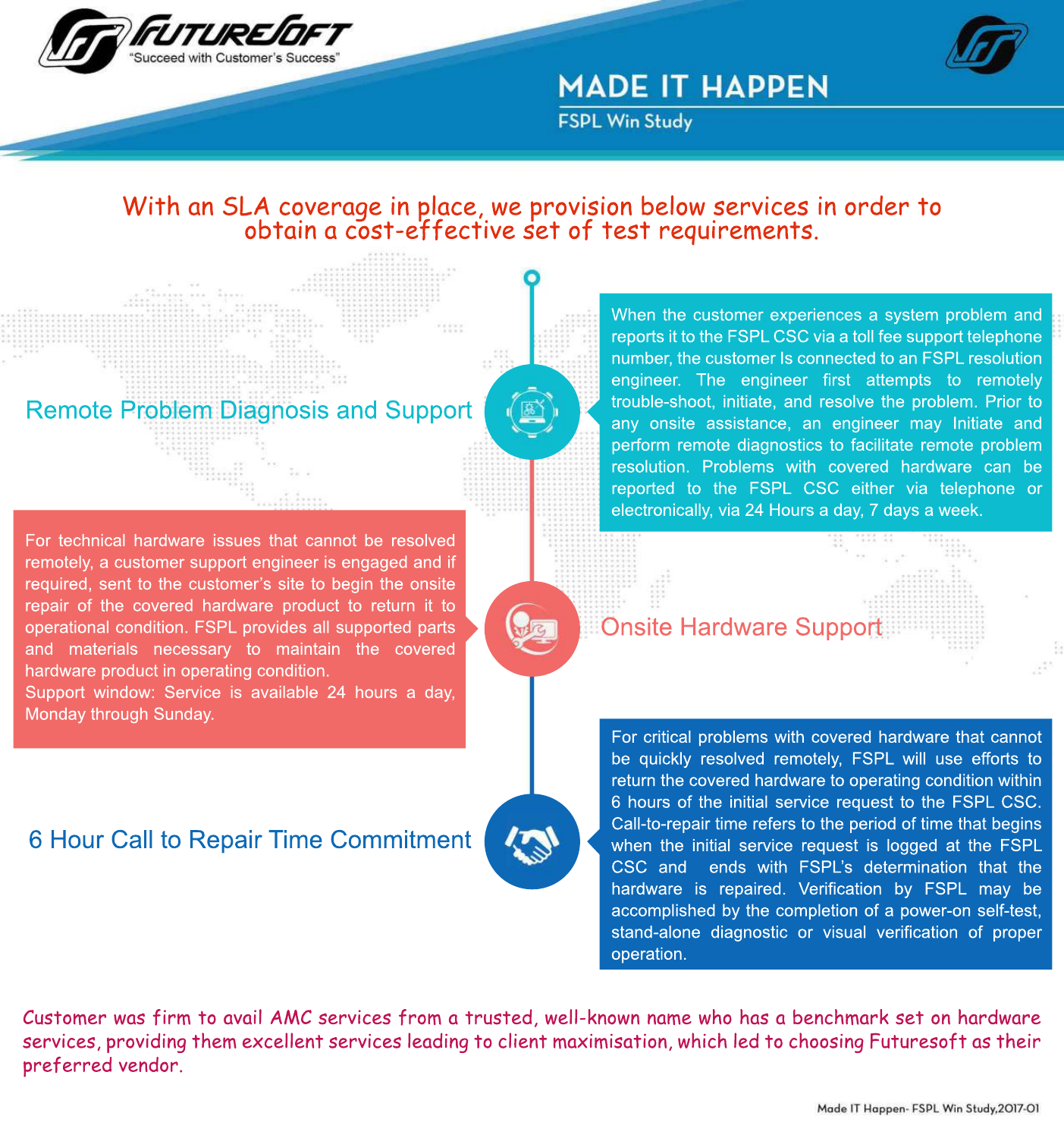

**FSPL Win Study** 

# **Experiential Support Opportunities**

Futuresoft Solutions is One – Stop - Shop, by bringing together a host of solutions & services to the customer. Our customers and clients need not search different providers for their IT needs, until we are around.We do not promise to provide best services; we always try to go beyond the limit decided.

Comprehensive Annual Maintenance Contract – We can offer your company a support and service contract to keep your business computer systems and network at peak performance. The service contract includes regular scheduled maintenance for all systems and equipment at an agreed service level and cost. We undertake AMC projects on wide variety of IT Infrastructure including; (Desktop / Laptop / Printers / Scanners / UPS /Server / Storage Hardware & Networking Devices) across the country, store surplus spare and achieve the resolution within agreed SLA (8X5/24X7) and 6hr centre support for every asset owned.

a) Comprehensive AMC - In a comprehensive AMC, the analysis of breakdowns / faults; repairing / service; pre-determined / agreed to frequency. This includes spare parts replacement. Apart from this, preventive maintenance is also done, on a pre-determined/agreed-to frequency. Note: It excludes all physical mishandling or damages.

b) Non-Comprehensive AMC - This is similar to a Comprehensive AMC, but in this, the cost of spare parts replacement has to be borne by the customer. This usually means only service. Preventive maintenance comes under this and a consultant will advise on hardware break down.

Vendor Management: We have achieved uptime Maintenance and Support with our direct presence and partner led model supporting 800+ locations including 250+ Locations in Tier 2 Cities, 200+ locations in Tier 3 Cities & 300+ locations in Tier 4 Cities.

Rental: We are expanding our forte towards leasing and renting of leading OEM to name a few;SUN-SOLARIS/ IBM-AIX/HP-UNIX / X86 SERVERS (HP ProLiant, IBM X Series, and DELL Power Edge), Storage Appliances & CISCO Routers/Switches/Desktop's/Laptops.

Implementation: Application implementing, Customizing, Creating and Re-Designing of the same. Customer gets different level of expertise from one point of contact at a cost effective pricing under the same roof. Implementing an IT system is one of the most important  $-$  and most expensive ventures - organizations will undertake.

Upgradation: IT upgradation is involved in actively updating the software as well as hardware for the activity of new features, applications and new software installation. Benefits of upgradation can be pinpointed with crispness as;

- $\triangleright$  Get benefits from different application and software.
- $\blacktriangleright$  Process must be faster than before.
- $\blacktriangleright$  Easy to use new features.
- $\blacktriangleright$  Easy to use new software because of upgrade.
- $\blacktriangleright$  Safe to use new application due to bug free.

Infrastructure Facilities Management Services – We achieve this by offering a complete portfolio of customized services and expertise, from planning and design to procurement, installation, integration, migration assistance to system management, telephone support and on-site hardware and software fixes. Our services are not limited to:

- ► End to End IT Infrastructure Supply, Support & Maintenance
- $\triangleright$  Outsourcing and Staffing Support;
- $\blacktriangleright$  Managed Services Monitoring, Management, Operations, **Service Desk**
- Performance Improvement / Tuning & Capacity Planning.
- $\blacktriangleright$  Database Management Services